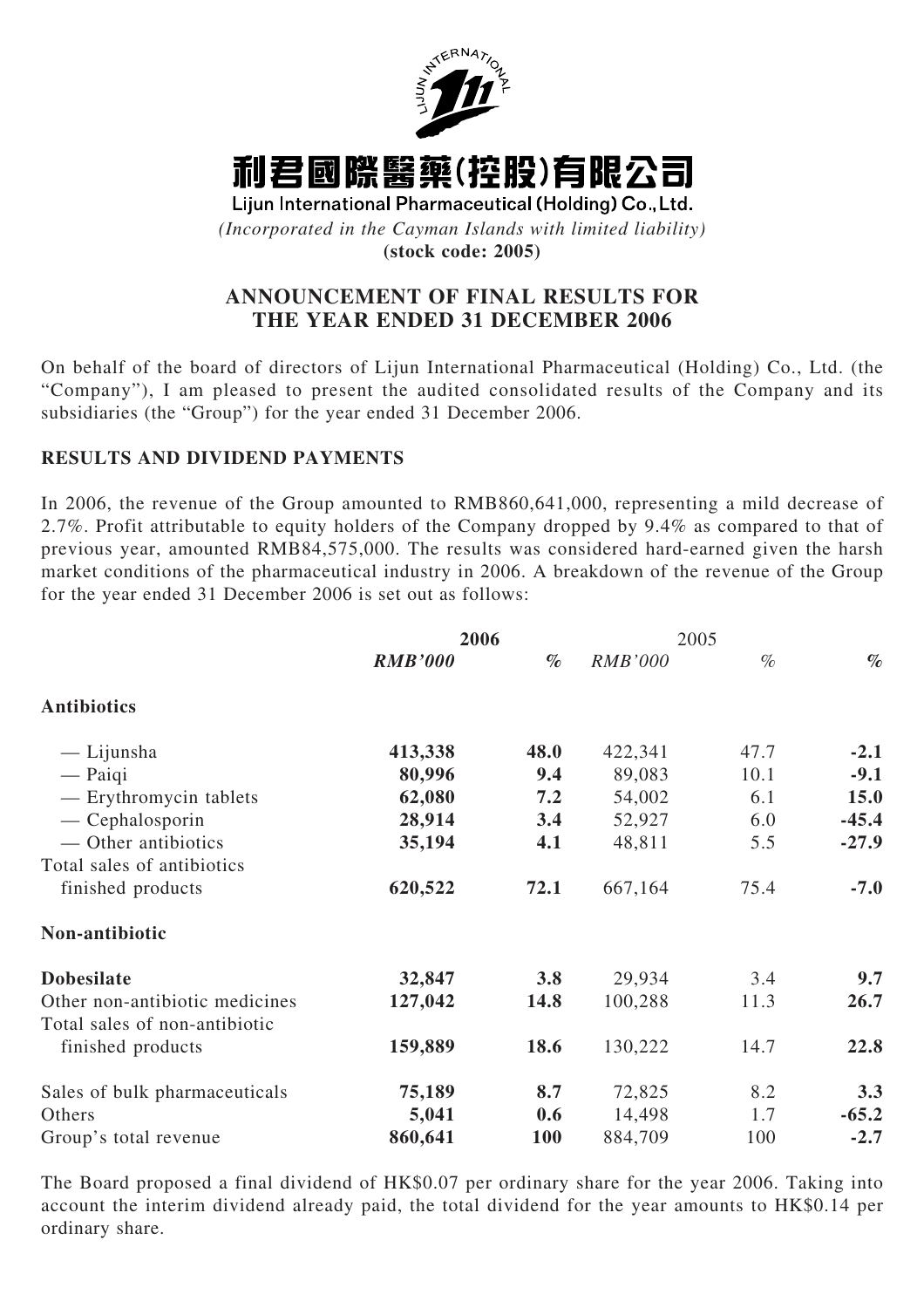## **BUSINESS REVIEW**

For the year 2006, the State's rectification regulation over the purchasing administration of the medical products in the hospitals, have had significant impact on the overall pharmaceutical markets, especially with regard to prescriptive medicine. In August 2006, the National Development and Reform Commission of the PRC (中國國家發展和改革委員會) lowered the maximum retail price of the Company's core product, Lijunsha and several types of antibiotics products. These two factors combined positioned the Company's product sales for the year before serious test. Confronted by the sudden market change, the Company takes full advantage of its sales network and brand recognition and adjusted its sales strategies to maintain a satisfactory sales performance.

**Antibiotics products continued to see stable sales.** Despite the sluggish market conditions for antibiotics products across the country, the core product, Lijunsha, managed to record sales of RMB413,338,000, a mere decrease of 2.1%, and maintained the absolute leading position in similar antibiotics products in the PRC. Lijunsha was also awarded the honor of "Most Recommended Brand By Salesperson In Drug Stores of China (中國藥店店員推薦率最高品牌)". Given the difficult conditions to promote injection and lyophilized powder for injection forms products in hospitals, the Group focused on the sales of the newly launched dispersible tablets of Paiqi series products, which has been fast growing over the recent years, through drug stores. Paiqi dispersible tablet recorded a sales of RMB4,000,000 in the first year of launch, and Paiqi series products recorded a stable sales of over RMB80,000,000. As a result of the rural market development, the sales of Erythromycin tablets increased by 15% to RMB62,080,000.

However, due to various reasons including Cephalosporins products failing to reach the target, antibiotics products recorded a decrease of 7% in the sales of as compared with last year. The overal sales of antibiotics products accounted for 72.1% of the total revenue of the Company.

**Non-antibiotics products continued to see steady growth.** Through effective academic marketing strategy, Dobesilate recorded a sales of RMB32,847,000, representing a growth of 9.7%, and won the honor of "Chinese Consumers' Most Preferred Brand for Cerebro-Cardiovascular Medicines (中國心腦血管用藥消費者滿意首選品牌)". Owing to the development of sales network in rural areas, the sales of non-antibiotic general finished medicines recorded an increase of 26.7% as compared with last year. As for bulk pharmaceutical products, the Group took advantage of the fact that its Erythromycin products being the first in China to obtain U.S. FDA certification to promote the export of Erythromycin. Coupled by flexible marketing strategies, the bulk pharmaceutical of the Group recorded a total sales of RMB75,189,000 for the year, representing a growth of 3.3%.

The product costs were further lowered through control over raw material prices and internal technical renovation, resulting lower total cost of sales for the year.

The Company recorded satisfactory results in terms of acquisition and merger. In June 2006, the Company successfully acquired 20% equity interst in Xi'an Lijun. In March 2007, the Company had entered into an acquisition agreement with vendor to acquire 100% equity interest of New Orient Investments Limited, which is the sole shareholder of its subsidiary Shijiazhuang No. 4 Pharmaceutical Co., Ltd., a well-known company in the PRC for producing and selling infusion products, resulting further diversified product line, extended sales network and quickly expanded profit base to the Company and hence significantly strengthened abilities of the Company to guard against market risks.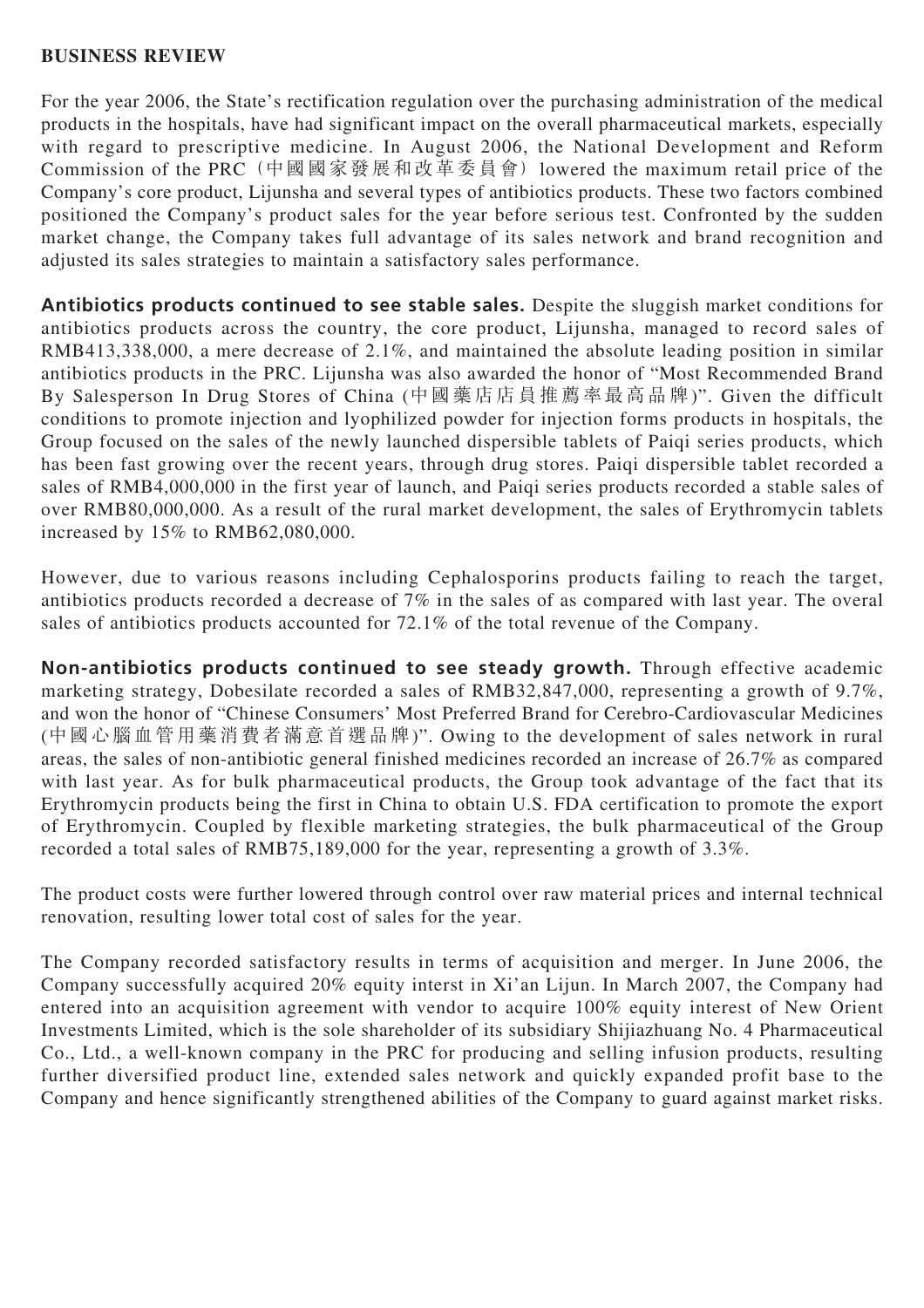## **OUTLOOK**

The Company expects to totally change its situation of excessively relying on antibiotics products. Following the completion of the acquisition of Shijiazhuang No. 4 Pharmaceutical Co., Ltd, the product portfolio will be rapidly diversified, infusion products and Chinese medicine products will account for significant contribution to the total sales and profit of the Group. The new product development, management and leveraging the supplementary advantages of the sales network of the two subsidiaries will be the focal work of the Company to promote fast development of the whole Group.

It is still the Company's objective to maintain the Company's leading position in Macrolide antibiotics. We also plan to take multiple measures to expand the marketshare of Lijunsha products, increase the product categories of Paiqi series in order to suit different market needs and increase sales.

In the meantime, the Company will devote to the development of over-the-counter ("OTC") products. OTC Dobesilate will be launched to market in 2007. On the other hand, following the completion of production line for modern oral solution and modern soft capsules, the Company will introduce new products with unique curative effects integrating advanced new technologies, which are expected to become new driving force for the development of the Company.

It is believed that the State's reform to the medical system and the establishment of the new cooperative medical system in rural areas will contribute to the development of a better regulated medical market, which in turn will help to create greater new markets, bringing more opportunities to major pharmaceutical companies with branding advantages. We believe the medical industry is in a process of integration, and that the current situation is beneficiary to big-sized enterprises. We aim to leverage such opportunities to facilitate fast development through acquisitions of other good quality enterprises in the PRC at proper stages.

## **LIQUIDITY AND FINANCIAL RESOURCES**

The Group primarily finances its working capital and other capital requirements by net cash generated from operating activities and resorts to external financing including both long-term and short-term bank borrowings from time to time in case the operating cashflow is insufficient to meet the capital requirements.

As at 31 December 2006, the cash and cash equivalents aggregated to RMB167,387,000 (2005: RMB275,122,000), comprising RMB46,469,000 (2005: RMB129,745,000) of cash and cash equivalents denominated in Hong Kong dollars, RMB116,068,000 (2005: RMB145,106,000) in RMB and RMB 4,850,000 (2005: RMB271,000) in other currencies.

As at 31 December 2006, the Group has restricted deposits amounted to RMB16,248,000. (2005: nil) as guarantee of the bank borrowings.

Bank borrowings amounted to RMB209,376,000 (2005: RMB113,000,000) as at 31 December 2006, comprising RMB80,376,000 (2005: Nil) of bank borrowings denominated in Hong Kong dollars and RMB129,000,000 (2005: RMB113,000,000) in RMB. The increase was mainly due to bank borrowings obtained for acquisition of 20% interest in Xi'an Lijun in June 2006 and for general working capital of the Group.

Gearing ratio (defined as total liabilities divided by total assets) increased from 36.6% as at 31 December 2005 to 45.1% as at 31 December 2006.

Current ratio (defined as current assets divided by current liabilities) decreased from 1.79 as at 31 December 2005 to 1.43 as at 31 December 2006.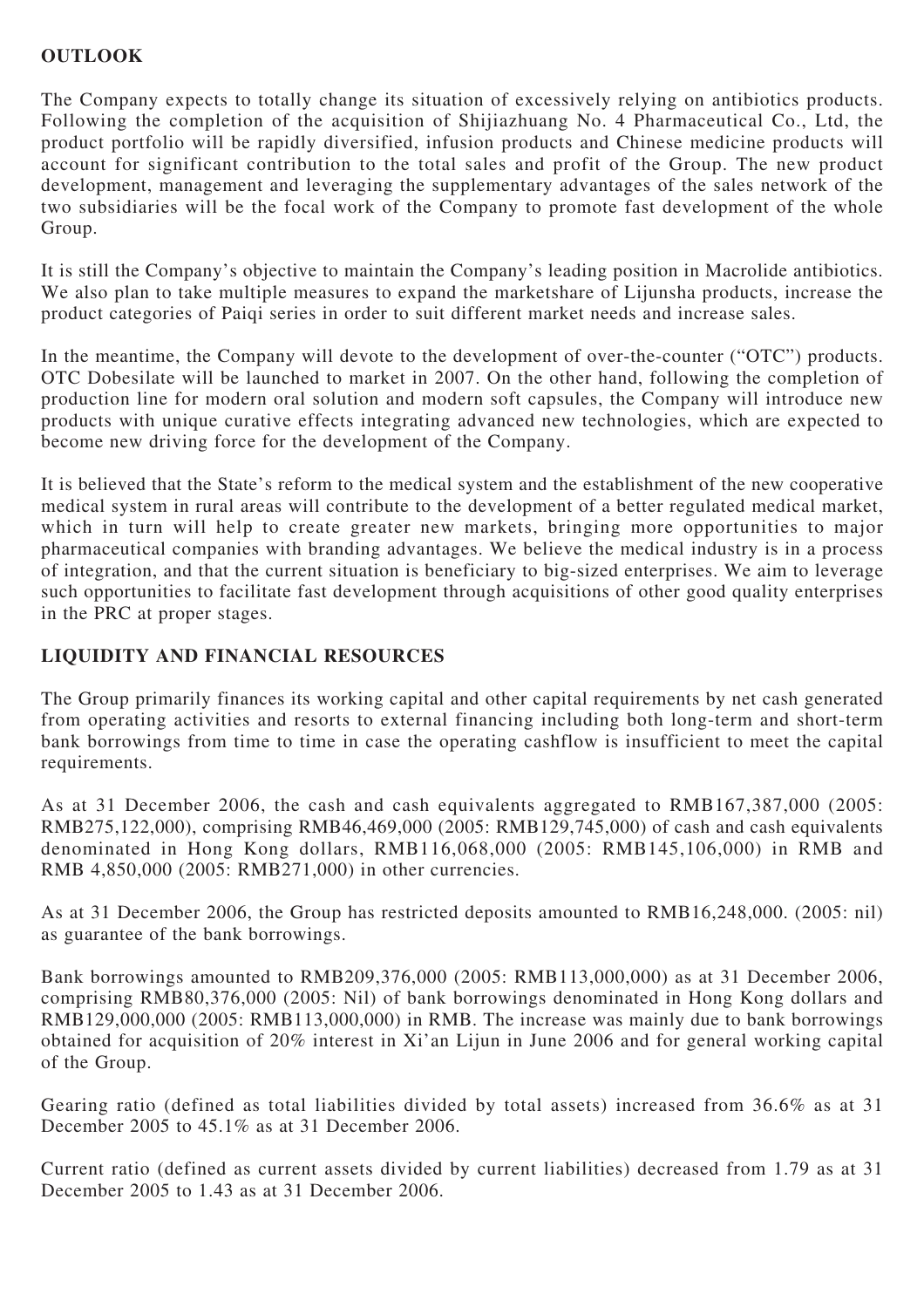# **CONSOLIDATED INCOME STATEMENT**

*For the year ended 31 December 2006 (All amounts in RMB)*

|                                                                                                                                    | <b>Year ended 31 December</b> |                |                |  |
|------------------------------------------------------------------------------------------------------------------------------------|-------------------------------|----------------|----------------|--|
|                                                                                                                                    |                               | 2006           | 2005           |  |
|                                                                                                                                    | <b>Note</b>                   | <b>RMB'000</b> | <b>RMB'000</b> |  |
| Revenue                                                                                                                            | $\overline{2}$                | 860,641        | 884,709        |  |
| Cost of sales                                                                                                                      |                               | (415,806)      | (436, 842)     |  |
| <b>Gross profit</b>                                                                                                                |                               | 444,835        | 447,867        |  |
| Other gains $-$ net                                                                                                                | $\overline{2}$                | 176            | 508            |  |
| Selling and marketing costs                                                                                                        |                               | (223, 726)     | (202, 793)     |  |
| General and administrative expenses                                                                                                |                               | (123, 992)     | (108, 414)     |  |
| <b>Operating profit</b>                                                                                                            |                               | 97,293         | 137,168        |  |
| Finance income                                                                                                                     |                               | 5,340          | 1,569          |  |
| Finance costs                                                                                                                      |                               | (10, 232)      | (7,069)        |  |
| Profit before income tax                                                                                                           |                               | 92,401         | 131,668        |  |
| Income tax expense                                                                                                                 | $\mathfrak{Z}$                | 966            | (15, 122)      |  |
| Profit for the year                                                                                                                |                               | 93,367         | 116,546        |  |
| <b>Attributable to:</b>                                                                                                            |                               |                |                |  |
|                                                                                                                                    |                               | 84,575         | 93,311         |  |
| Equity holders of the Company<br>Minority interest                                                                                 |                               | 8,792          | 23,235         |  |
|                                                                                                                                    |                               | 93,367         | 116,546        |  |
|                                                                                                                                    |                               |                |                |  |
| Earnings per share for profit attributable<br>to the equity holders of the Company<br>during the year (expressed in RMB per share) |                               |                |                |  |
| — basic                                                                                                                            | 6                             | 0.29           | 0.44           |  |
| - diluted                                                                                                                          | 6                             | 0.29           | 0.44           |  |
| Dividends                                                                                                                          | $\mathfrak{I}$                | 41,363         | 48,367         |  |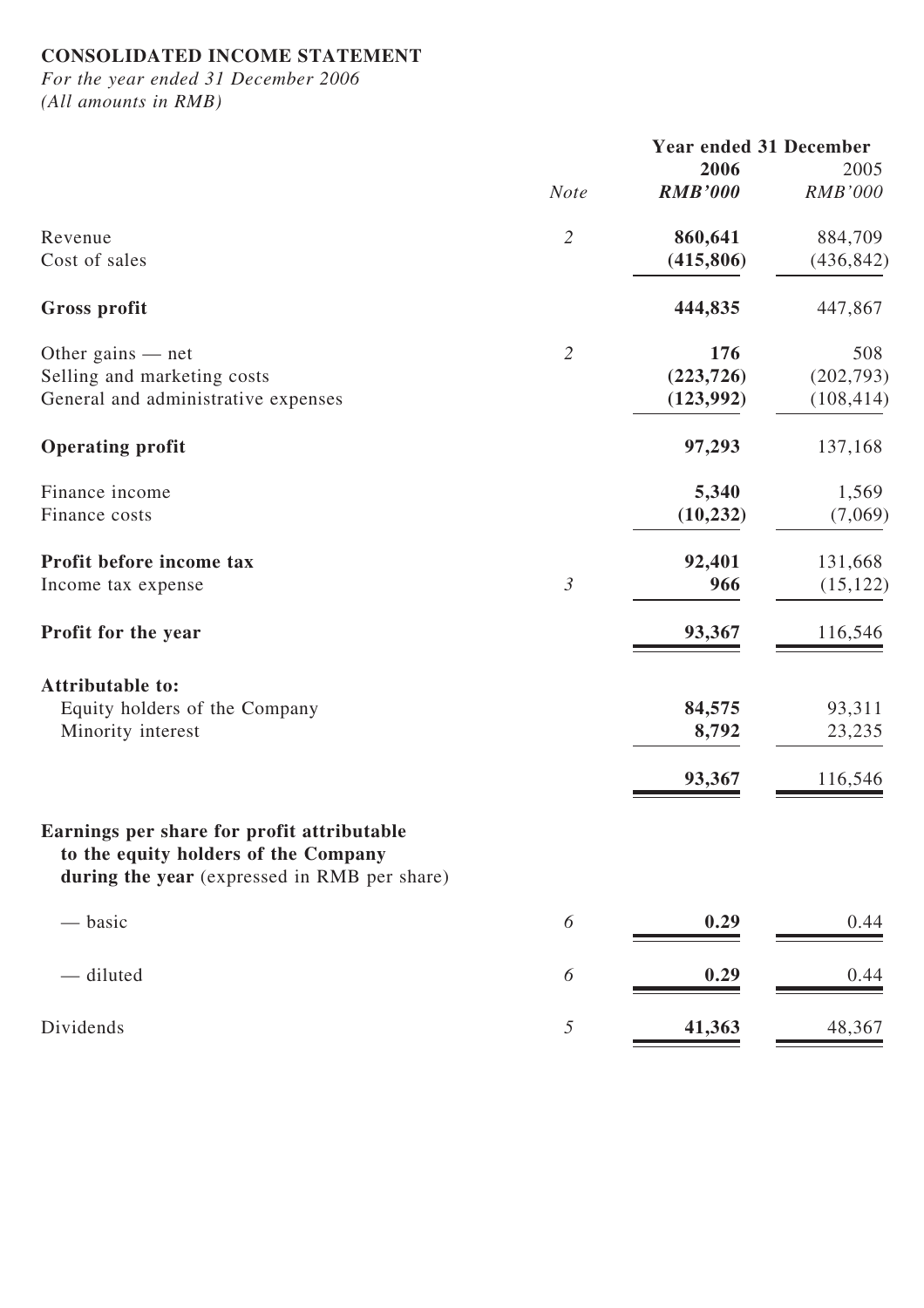# **CONSOLIDATED BALANCE SHEET**

*As at 31 December 2006*

*(All amounts in RMB)*

|                                                       |                |                | As at 31 December |  |
|-------------------------------------------------------|----------------|----------------|-------------------|--|
|                                                       |                | 2006           | 2005              |  |
|                                                       | <b>Note</b>    | <b>RMB'000</b> | <b>RMB'000</b>    |  |
| <b>ASSETS</b>                                         |                |                |                   |  |
| <b>Non-current assets</b>                             |                |                |                   |  |
| Land use rights                                       |                | 6,945          | 7,014             |  |
| Property, plant and equipment                         |                | 359,943        | 336,726           |  |
| Intangible assets                                     |                | 6,983          |                   |  |
| Deferred income tax assets                            | $\overline{4}$ | 8,402          | 7,436             |  |
| Available-for-sale financial assets                   |                | 609            | 609               |  |
|                                                       |                | 382,882        | 351,785           |  |
| <b>Current assets</b>                                 |                |                |                   |  |
| Inventories                                           |                | 85,485         | 93,385            |  |
| Trade and bills receivable                            | 7              | 215,867        | 151,326           |  |
| Prepayments, deposits and other receivables           |                | 47,039         | 66,000            |  |
| Restricted cash                                       |                | 16,248         |                   |  |
| Cash and cash equivalents                             |                | 167,387        | 275,122           |  |
|                                                       |                | 532,026        | 585,833           |  |
| <b>Total assets</b>                                   |                | 914,908        | 937,618           |  |
| <b>EQUITY</b>                                         |                |                |                   |  |
| Capital and reserves attributable to                  |                |                |                   |  |
| the Company's equity holders                          |                |                |                   |  |
| Share capital                                         |                | 30,229         | 30,229            |  |
| Reserves                                              |                | 472,088        | 470,496           |  |
|                                                       |                | 502,317        | 500,725           |  |
| <b>Minority interest</b>                              |                |                | 93,647            |  |
| <b>Total equity</b>                                   |                | 502,317        | 594,372           |  |
| <b>LIABILITIES</b>                                    |                |                |                   |  |
| <b>Non-current liabilities</b>                        |                |                |                   |  |
| Long-term bank borrowings                             |                | 28,131         |                   |  |
| Long-term payables                                    |                | 12,713         | 16,512            |  |
|                                                       |                | 40,844         | 16,512            |  |
|                                                       |                |                |                   |  |
| <b>Current liabilities</b><br>Trade and bills payable | 8              | 52,192         | 60,264            |  |
| Advance receipts from customers                       |                | 10,348         | 14,516            |  |
| Accruals and other payables                           |                | 96,649         | 108,831           |  |
| Income tax payable                                    |                | 14,628         | 14,628            |  |
| Dividend payable                                      |                | 2,582          |                   |  |
| Amount due to minority shareholder of a subsidiary    |                | 11,742         | 14,763            |  |
| Short-term bank borrowings                            |                | 169,188        | 108,000           |  |
| Current portion of long-term bank borrowings          |                | 12,057         | 5,000             |  |
| Current portion of long-term payables                 |                | 2,361          | 732               |  |
|                                                       |                | 371,747        | 326,734           |  |
| <b>Total liabilities</b>                              |                | 412,591        | 343,246           |  |
| <b>Total equity and liabilities</b>                   |                | 914,908        | 937,618           |  |
|                                                       |                |                |                   |  |
| Net current assets                                    |                | 160,279        | 259,099           |  |
| Total assets less current liabilities                 |                | 543,161        | 610,884           |  |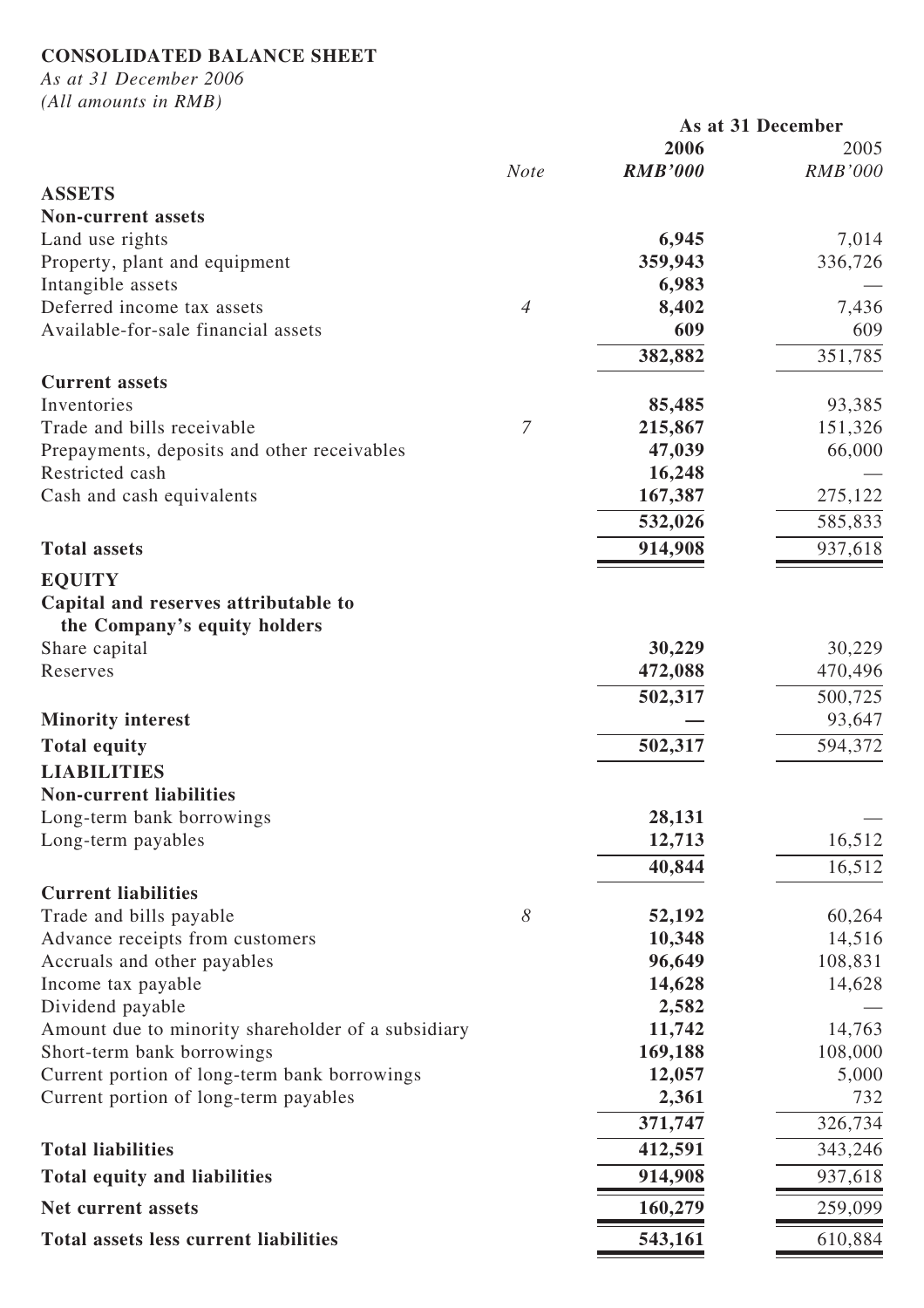#### **1. Basis of preparation**

The financial statements of Lijun International Pharmaceutical (Holding) Co., Ltd. have been prepared in accordance with Hong Kong Financial Reporting Standards ("HKFRS"). The financial statements have been prepared under the historical cost convention, as modified by the revaluation of available-for-sale financial assets.

The preparation of financial statements in conformity with HKFRS requires the use of certain critical accounting estimates. It also requires management to exercise its judgement in the process of applying the Group's accounting policies.

#### *(a) Amendments to published standards effective in 2006*

Hong Kong Accounting Standards ("HKAS") 19 (Amendment), Employee Benefits, is mandatory for a company's accounting periods beginning on or after 1 January 2006. It introduces the option of an alternative recognition approach for actuarial gains and losses. It may impose additional recognition requirements for multi-employer plans where insufficient information is available to apply defined benefit accounting. It also adds new disclosure requirements. The amendment does not have significant impact to the Group and the adoption of this amendment only impacts the format and extent of disclosures presented in the consolidated financial statements.

#### *(b) Standards and interpretations to existing standards that are not yet effective and have not been early adopted by the Group*

The following standards and interpretations to existing standards that have been issued and will become mandatory for a company's accounting periods beginning on or after 1 May 2006 but which the Group has not early adopted:

HKFRS 7, Financial instruments: Disclosures, and the complementary Amendment to HKAS 1, Presentation of Financial Statements — Capital Disclosures. HKFRS 7 introduces new disclosures relating to financial instruments. This standard does not have any impact on the classification and valuation of the Group's financial instruments.

HKFRS 8, 'Operating segments', effective for annual periods beginning on or after 1 January 2009. This standard supersedes HKAS 14 Segment Reporting, under which segments were identified and reported on risk and return analysis. Items were reported on the accounting policies used for external reporting. Under HKFRS 8, segments are components of an entity regularly reviewed by an entity's chief operating decision-maker. Items are reported based on the internal reporting. Management is currently assessing the impact of HKFRS 8 on the Group's operations. The Group will apply HKFRS 8 with effect from 1 January 2009.

Hong Kong International Financial Reporting Interpretation Committee ("HK(IFRIC)")-Int 8, Scope of HKFRS 2 (effective for annual periods beginning on or after 1 May 2006). HK(IFRIC)-Int 8 requires the consideration of transactions involving the issuance of equity instruments — where the identifiable consideration received is less than the fair value of the equity instruments issued as to whether they fall within the scope of HKFRS 2. The Group will adopt HK(IFRIC)-Int 8 from 1 January 2007, but it is not expected to have any impact on the Group's consolidated financial statements.

HK(IFRIC)-Int 10, Interim Financial Reporting and Impairment (effective for annual periods beginning on or after 1 November 2006). HK(IFRIC)-Int 10 prohibits the reversal of impairment losses recognised in an interim period in respect of goodwill, investments in equity instruments and investments in financial assets carried at cost, at a subsequent balance sheet date. The Group will adopt HK(IFRIC)-Int 10 from 1 January 2007, but it is not expected to have significant impact on the Group's consolidated financial statements.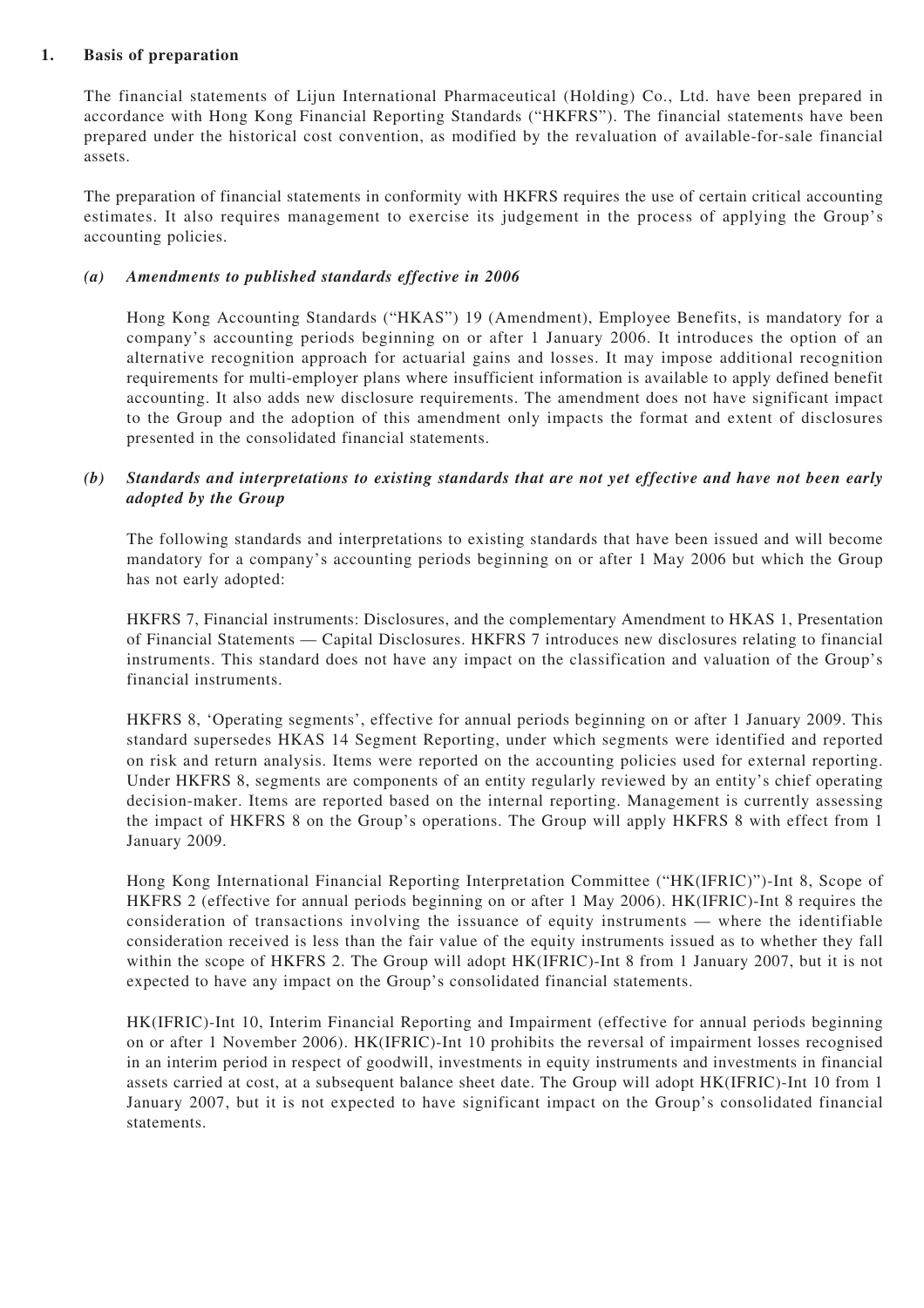#### *(c) Interpretations to existing standards that are not yet effective and not relevant to the Group's operations*

The following interpretations to existing standards have been issued and are mandatory for a company's accounting periods beginning on or after 1 March 2006 but are not relevant to the Group's operations:

HK(IFRIC)-Int 7, Applying the Restatement Approach under HKAS 29, Financial Reporting in Hyperinflationary Economies (effective from 1 March 2006). HK(IFRIC)-Int 7 provides guidance on how to apply requirements of HKAS 29 in a reporting period in which an entity identifies the existence of hyperinflation in the economy of its functional currency, when the economy was not hyperinflationary in the prior period. As none of the Group's entities operates in a hyperinflationary economy, HK(IFRIC)- Int 7 is not relevant to the Group's operations;

HK(IFRIC)-Int 9, Reassessment of embedded derivatives (effective for annual periods beginning on or after 1 June 2006). HK(IFRIC)-Int 9 requires an entity to assess whether an embedded derivative is required to be separated from the host contract and accounted for as a derivative when the entity first becomes a party to the contract. Subsequent reassessment is prohibited unless there is a change in the terms of the contract that significantly modifies the cash flows that otherwise would be required under the contract, in which case reassessment if required. As none of the Group's entities have changed the terms of their contracts, HK(IFRIC)-Int 9 is not relevant to the Group's operations.

#### *(d) Standards, amendments and interpretations effective in 2006 but not relevant to the Group's operations*

The following standards, amendments and interpretations are mandatory for accounting periods beginning on or after 1 January 2006 but are not relevant to the Group's operations:

- HKAS 21 Amendment Net Investment in a Foreign Operation;
- HKAS 39 Amendment Cash Flow Hedge Accounting of Forecast Intragroup Transactions;
- HKAS 39 Amendment The Fair Value Option;
- HKAS 39 and IFRS 4 Amendment Financial Guarantee Contracts;
- HKFRS 6, Exploration for and Evaluation of Mineral Resources;
- HKFRS 1 Amendment First-time Adoption of International Financial Reporting Standards and IFRS 6 (Amendment), Exploration for and Evaluation of Mineral Resources;
- HK(IFRIC)-Int 4, Determining whether an Arrangement contains a Lease;
- HK(IFRIC)-Int 5, Rights to Interests arising from Decommissioning, Restoration and Environmental Rehabilitation Funds; and
- HK(IFRIC)-Int 6, Liabilities arising from Participating in a Specific Market Waste Electrical and Electronic Equipment.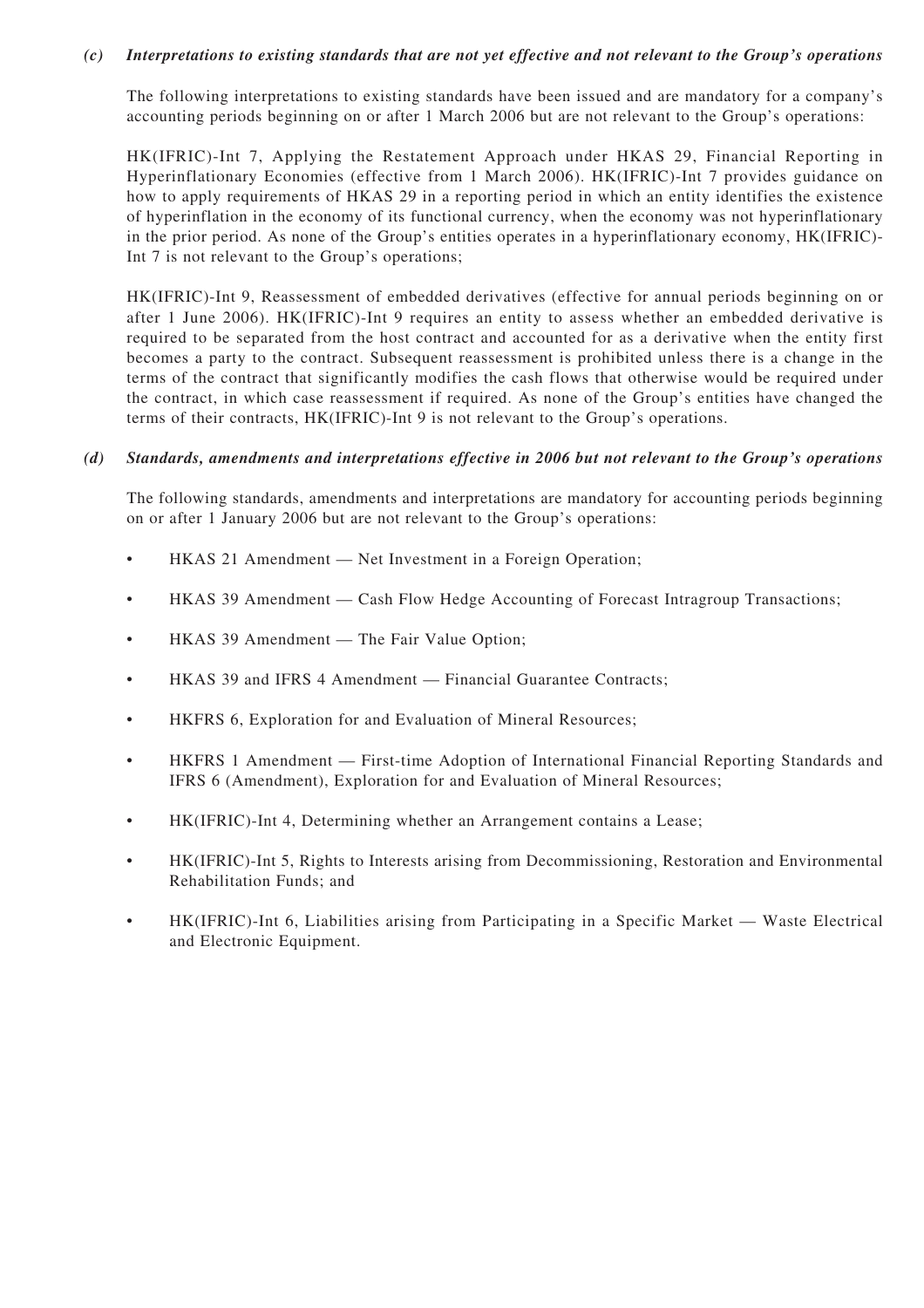#### **2. Revenue and other gains**

The Group is principally engaged in the manufacturing and sale of pharmaceutical products. Revenue recognised is as follows:

|                                          | <b>Year ended 31 December</b> |                |  |
|------------------------------------------|-------------------------------|----------------|--|
|                                          | 2006                          | 2005           |  |
|                                          | <b>RMB'000</b>                | <b>RMB'000</b> |  |
| Revenue:                                 |                               |                |  |
| - Sales of pharmaceutical products       | 857,456                       | 880,452        |  |
| — Processing income                      | 2,312                         | 3,410          |  |
| - Sales of raw materials and by products | 873                           | 847            |  |
|                                          | 860,641                       | 884,709        |  |
| Other gains $-$ net:                     |                               |                |  |
| - Investment income                      | 176                           |                |  |
| — Gain on disposal of a land use right   |                               | 508            |  |
|                                          | 176                           | 508            |  |
|                                          | 860,817                       | 885,217        |  |

#### **3. Income tax expense**

The Company was incorporated in the Cayman Islands as an exempted company with limited liability under the Company Law of the Cayman Islands and, accordingly, is exempted from payment of the Cayman Islands income tax.

No Hong Kong profits tax was provided as the Group had no assessable profit in Hong Kong in 2006 and 2005.

According to relevant PRC rules and regulations, Xi'an Lijun Pharmaceutical Co., Ltd., ("Xi'an Lijun") being qualified as an encouraged domestic enterprise in the western region of the PRC, is entitled to preferential PRC Enterprise Income Tax ("EIT") rate of 15% from 2002 to 2004, on an annual approval basis.

In December 2004, Xi'an Lijun has obtained approval to be designated as a sino-foreign joint venture enterprise and therefore ceased to be entitled to the preferential EIT rate of 15%. In May 2005, the EIT rate of Xi'an Lijun has been approved to be 24%, which was effective from 1 Januanry 2005. Being incorporated as foreign investment enterprise in PRC, Xi'an Lijun has obtained approvals in May 2005 from the relevant tax authorities in Xi'an, which is also effective from 1 January 2005, for their entitlement to exemption from EIT for the first two years and 50% reduction in EIT for the next three years, commencing from the first profitable year after offsetting all unexpired tax losses carried forward from the previous years in accordance with the relevant tax rules and regulations applicable to foreign investment enterprises in PRC.

Shaanxi Rejoy Hengxintang Pharmaceutical Co., Ltd. is subject to EIT levied at an approved rate of taxable income based on its audited accounts prepared in accordance with the laws and regulations in the PRC. As at 31 December 2006, Shaanxi Rejoy Hengxintang Pharmaceutical Co., Ltd. has accumulated net losses brought forward and has submitted application for its applicable tax rate and is still awaiting approval from tax authority.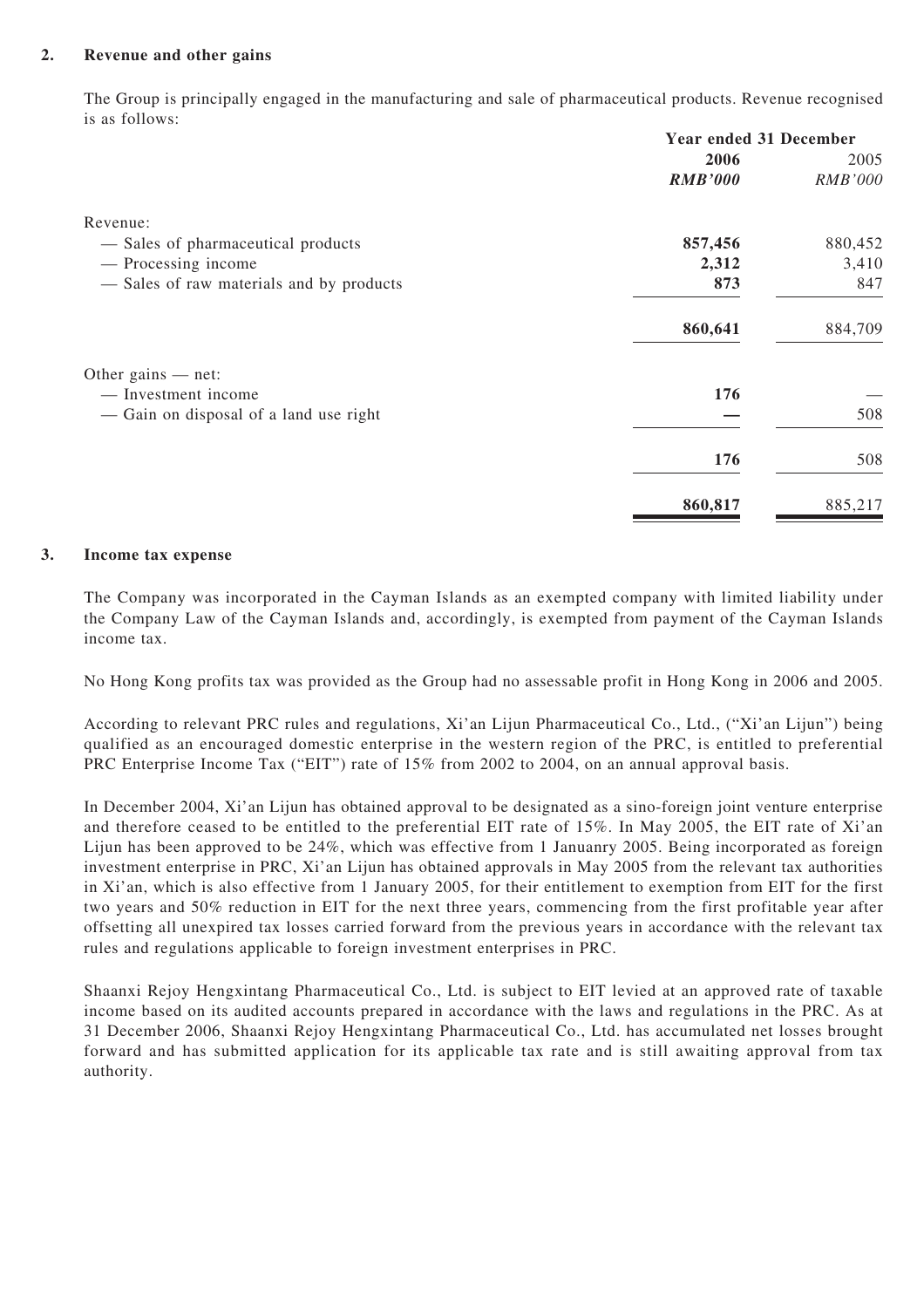The amounts of taxation credited/(charged) to the income statement represent:

|                            | <b>Year ended 31 December</b> |                |
|----------------------------|-------------------------------|----------------|
|                            | 2006                          | 2005           |
|                            | <b>RMB'000</b>                | <i>RMB'000</i> |
| Current taxation $-$ EIT   |                               |                |
| Deferred taxation (Note 4) | 966                           | (15, 122)      |
|                            | 966                           | (15, 122)      |

The taxation on the Group's profit before taxation differs from the theoretical amount that would arise using EIT rate as follows:

|                                                                                        | <b>Year ended 31 December</b> |                |
|----------------------------------------------------------------------------------------|-------------------------------|----------------|
|                                                                                        | 2006                          | 2005           |
|                                                                                        | <b>RMB'000</b>                | <i>RMB'000</i> |
| Profit before income tax                                                               | 92,401                        | 131,668        |
| Weighted average EIT rates in the PRC                                                  | $24\%$                        | 24%            |
| Tax calculated at the weighted average EIT rate                                        | (22, 176)                     | (31,600)       |
| Tax exemption                                                                          | 21,755                        | 28,259         |
| Effect of change in the estimate of the<br>reversal period of temporary differences in |                               |                |
| which different tax rates are applied                                                  | 1,387                         |                |
| Expenses not deductible for tax purposes                                               |                               | (345)          |
| Effect of change of the Group's tax status for                                         |                               |                |
| the calculation of deferred taxation                                                   |                               | (11, 436)      |
| Tax charge                                                                             | 966                           | (15, 122)      |

#### **4. Deferred income tax asset — Group**

|                                                                | As at 31 December |         |
|----------------------------------------------------------------|-------------------|---------|
|                                                                | 2006              | 2005    |
|                                                                | <b>RMB'000</b>    | RMB'000 |
| Deferred tax assets:                                           |                   |         |
| — Deferred tax asset to be recovered after more than 12 months | 5,455             | 7.436   |
| — Deferred tax asset to be recovered within 12 months          | 2,947             |         |
|                                                                | 8.402             | 7.436   |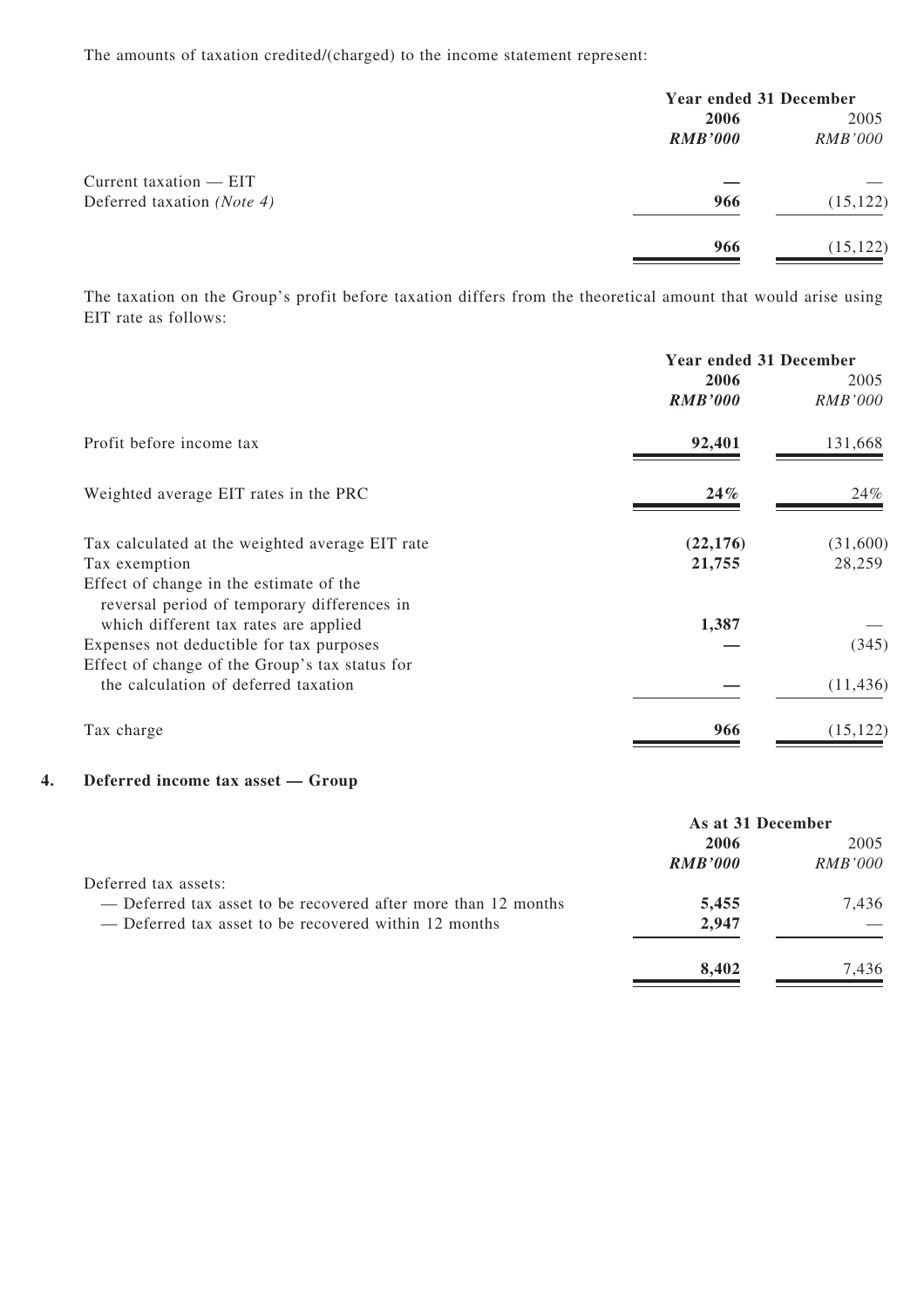The movements in deferred tax assets are as follows:

|                                                |                                                                   | <b>Provisions</b>                                              |                                           |                                                                            |                                |
|------------------------------------------------|-------------------------------------------------------------------|----------------------------------------------------------------|-------------------------------------------|----------------------------------------------------------------------------|--------------------------------|
|                                                | Accrual<br>of sales<br>commission<br>and others<br><i>RMB'000</i> | for<br>impairment<br>of trade<br>receivables<br><i>RMB'000</i> | Inventory<br>write-down<br><i>RMB'000</i> | <b>Timing</b><br>difference<br>in expense<br>recognition<br><i>RMB'000</i> | <b>Total</b><br><i>RMB'000</i> |
| At 1 January 2005<br>Recognised in the income  | 8,563                                                             | 6,993                                                          | 1,879                                     | 5,123                                                                      | 22,558                         |
| statement (Note 3)                             | (8, 563)                                                          | (4,086)                                                        | (708)                                     | (1,765)                                                                    | (15, 122)                      |
| At 31 December 2005                            |                                                                   | 2,907                                                          | 1,171                                     | 3,358                                                                      | 7,436                          |
| Recognised in the income<br>statement (Note 3) | 2,663                                                             | (1,109)                                                        | (143)                                     | (445)                                                                      | 966                            |
| At 31 December 2006                            | 2,663                                                             | 1,798                                                          | 1,028                                     | 2,913                                                                      | 8,402                          |

#### **5. Dividends**

An interim dividend in respect of the six months ended 30 June 2006 of HK\$0.07 per share, amounting to a total dividend of RMB20,933,000 was approved at the meeting of the board of directors on 1 September 2006.

A final dividend in respect of 2006 of HK\$0.07 per share, amounting to a total dividend of RMB20,430,000 is to be proposed at the upcoming annual general meeting. These financial statements do not reflect this dividend payable.

|                                                                           | 2006<br><b>RMB'000</b> | 2005<br><i>RMB'000</i> |
|---------------------------------------------------------------------------|------------------------|------------------------|
| Approved interim dividend of HK\$0.07 (2005: Nil)<br>per ordinary share   | 20,933                 |                        |
| Proposed final dividend of HK\$0.07(2005: HK\$0.16)<br>per ordinary share | 20,430                 | 48,367                 |
|                                                                           | 41,363                 | 48,367                 |

#### **6. Earnings per share**

Basic earnings per share is calculated by dividing the profit attributable to equity holders of the Company of RMB84,575,000 by the weighted average number of 290,500,000 ordinary shares in issue during the year.

The comparative basic earnings per share is calculated by dividing the profit attributable to equity holders of the Company of RMB93,311,000 by the weighted average number of 212,426,000 ordinary shares in issue for the year ended 2005.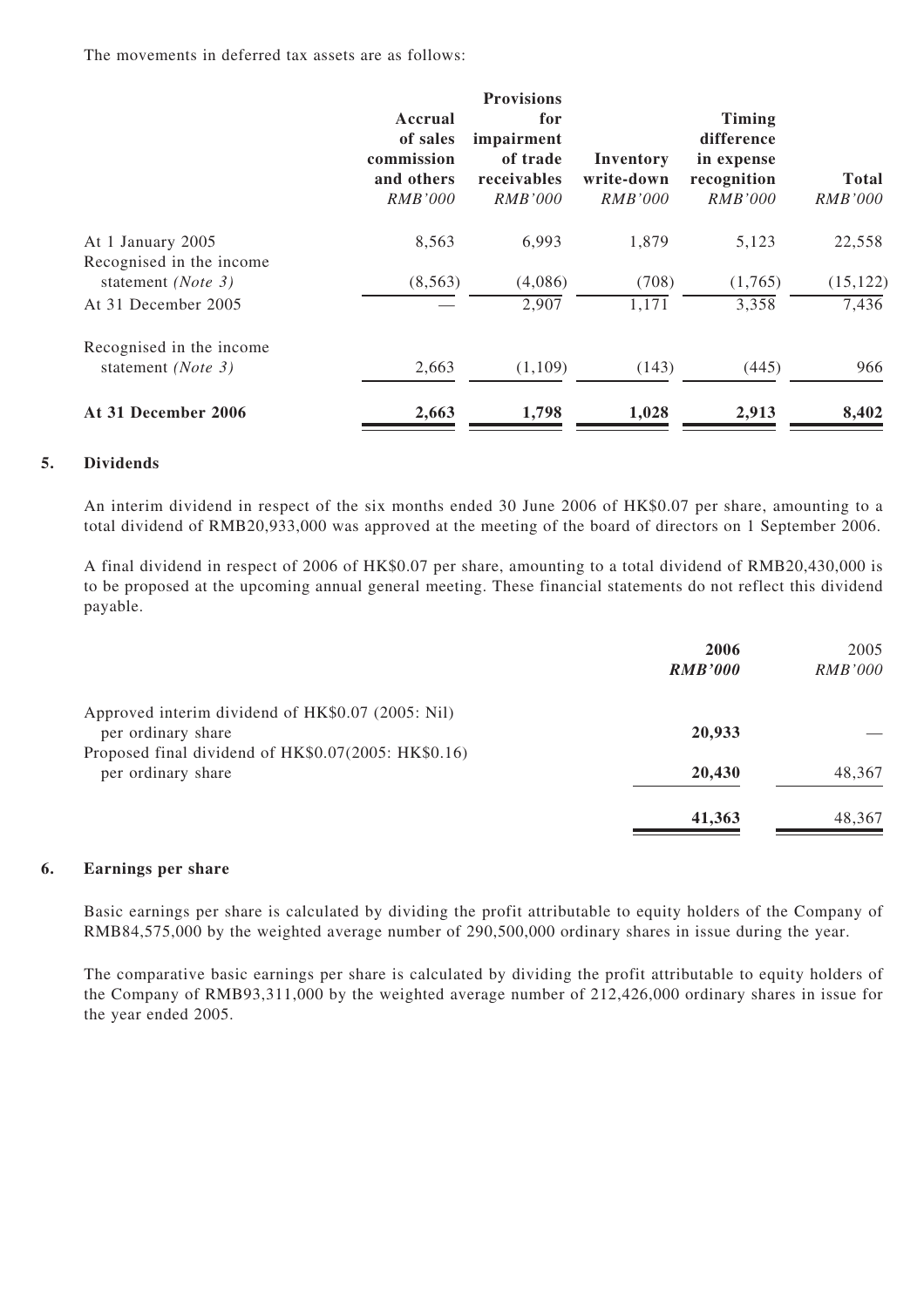#### **7. Trade and bill receivable — Group**

The Group generally required its customers to settle sales invoices within 3 months. Ageing analysis of trade and bills receivables is as follows:

|                                               | As at 31 December |                |  |
|-----------------------------------------------|-------------------|----------------|--|
|                                               | 2006              | 2005           |  |
|                                               | <b>RMB'000</b>    | <b>RMB'000</b> |  |
| Within 3 months                               | 182,551           | 127,698        |  |
| 4 to 6 months                                 | 24,027            | 18,525         |  |
| 7 to 12 months                                | 14,185            | 9,534          |  |
| 1 to 2 years                                  | 2,265             | 2,204          |  |
| 2 to 3 years                                  | 683               | 2,234          |  |
| More than 3 years                             | 3,843             | 13,638         |  |
|                                               | 227,554           | 173,833        |  |
| Less: Provision for impairment of receivables | (11,687)          | (22, 507)      |  |
|                                               | 215,867           | 151,326        |  |

The Group has written off approximately RMB14,478,000 (2005: RMB983,000) and recognised loss of RMB3,658,000 (2005: Write back of RMB3,784,000) for impairment of its trade receivables during the year ended 31 December 2006. The loss has been included in general and administrative expenses.

There is no concentration of credit risk with respect to trade and bills receivables, as the Group has a large number of customers, nationally dispersed. The carrying amounts of the trade and bills receivables approximate their fair value.

At the respective balance sheet dates, the trade and bills receivables were denominated in currencies as follows:

|            | 2006<br><b>RMB'000</b> | 2005<br><b>RMB'000</b> |
|------------|------------------------|------------------------|
| <b>USD</b> | 1,329                  | 65                     |
| RMB        | 226,225                | 173,768                |
|            | 227,554                | 173,833                |

#### **8. Trade and bills payable — Group**

|                                |                | As at 31 December |  |
|--------------------------------|----------------|-------------------|--|
|                                | 2006           | 2005              |  |
|                                | <b>RMB'000</b> | <b>RMB'000</b>    |  |
| Trade payable<br>Bills payable | 52,192         | 56,264            |  |
|                                |                | 4,000             |  |
|                                | 52,192         | 60,264            |  |

The carrying amounts of the trade and bills payable approximate their fair value.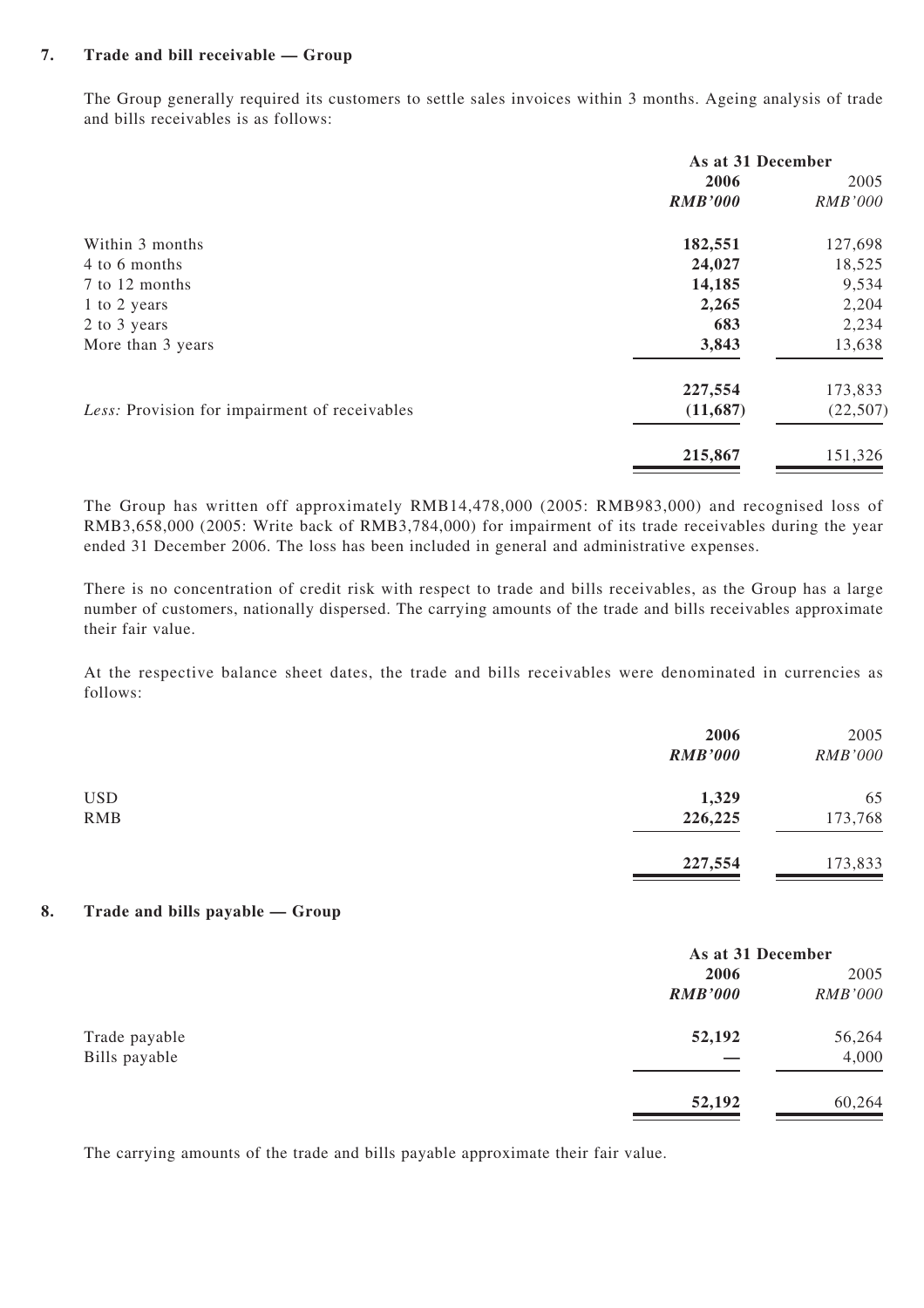Ageing analysis of trade and bills payable at respective balance sheet dates are as follows:

|                   | As at 31 December |                |
|-------------------|-------------------|----------------|
|                   | 2006              | 2005           |
|                   | <b>RMB'000</b>    | <i>RMB'000</i> |
| Within 3 months   | 36,186            | 55,037         |
| 4 to 6 months     | 1,296             | 1,003          |
| 7 to 12 months    | 657               | 897            |
| 1 to 3 years      | 12,272            | 1,709          |
| More than 3 years | 1,781             | 1,618          |
|                   | 52,192            | 60,264         |

#### **9. Expense by nature — Group**

|                                                              | <b>Year ended 31 December</b> |                        |
|--------------------------------------------------------------|-------------------------------|------------------------|
|                                                              | 2006<br><b>RMB'000</b>        | 2005<br><b>RMB'000</b> |
|                                                              |                               |                        |
| Raw materials and consumables used                           | 307,306                       | 314,627                |
| Sales commission                                             | 105,865                       | 97,331                 |
| Staff costs including directors' emoluments                  |                               |                        |
| — wages and salaries                                         | 67,307                        | 66,635                 |
| - pension costs                                              | 12,036                        | 9,912                  |
| — welfare expenses                                           | 17,463                        | 10,861                 |
| Utility expenses                                             | 54,032                        | 50,973                 |
| Advertising expenses                                         | 52,999                        | 37,781                 |
| Depreciation of property, plant and equipment                | 30,132                        | 35,044                 |
| Research and development costs                               | 7,833                         | 7,429                  |
| Operating leases — rental expenses in respect of             |                               |                        |
| land use right in the PRC                                    | 5,461                         | 5,461                  |
| Provision/(reversal of) for impairment of receivables        | 3,658                         | (3,508)                |
| Auditors' remuneration                                       | 2,300                         | 1,768                  |
| Amortisation of intangible assets (charged to general        |                               |                        |
| and administrative expenses)                                 | 384                           | (39)                   |
| Amortisation of land use rights (charged to general          |                               |                        |
| and administrative expenses)                                 | 69                            | 82                     |
| Loss/(gain) on disposal of property, plant and equipment     | 61                            |                        |
| Impairment of goodwill                                       |                               | 601                    |
| Reversal of inventory write-down                             | (209)                         | (2,764)                |
| Change in inventories of finished goods and work in progress | (8,032)                       | 5,077                  |
| Others                                                       | 104,859                       | 110,778                |
| Total cost of sales, selling and marketing costs and general |                               |                        |
| and administrative expenses                                  | 763,524                       | 748,049                |

## **PURCHASE, SALE OR REDEMPTION OF SECURITIES**

The Company has not redeemed any of its Shares during the year. Neither the Company nor any of its subsidiaries has purchased or sold any of the Company's listed securities during the year.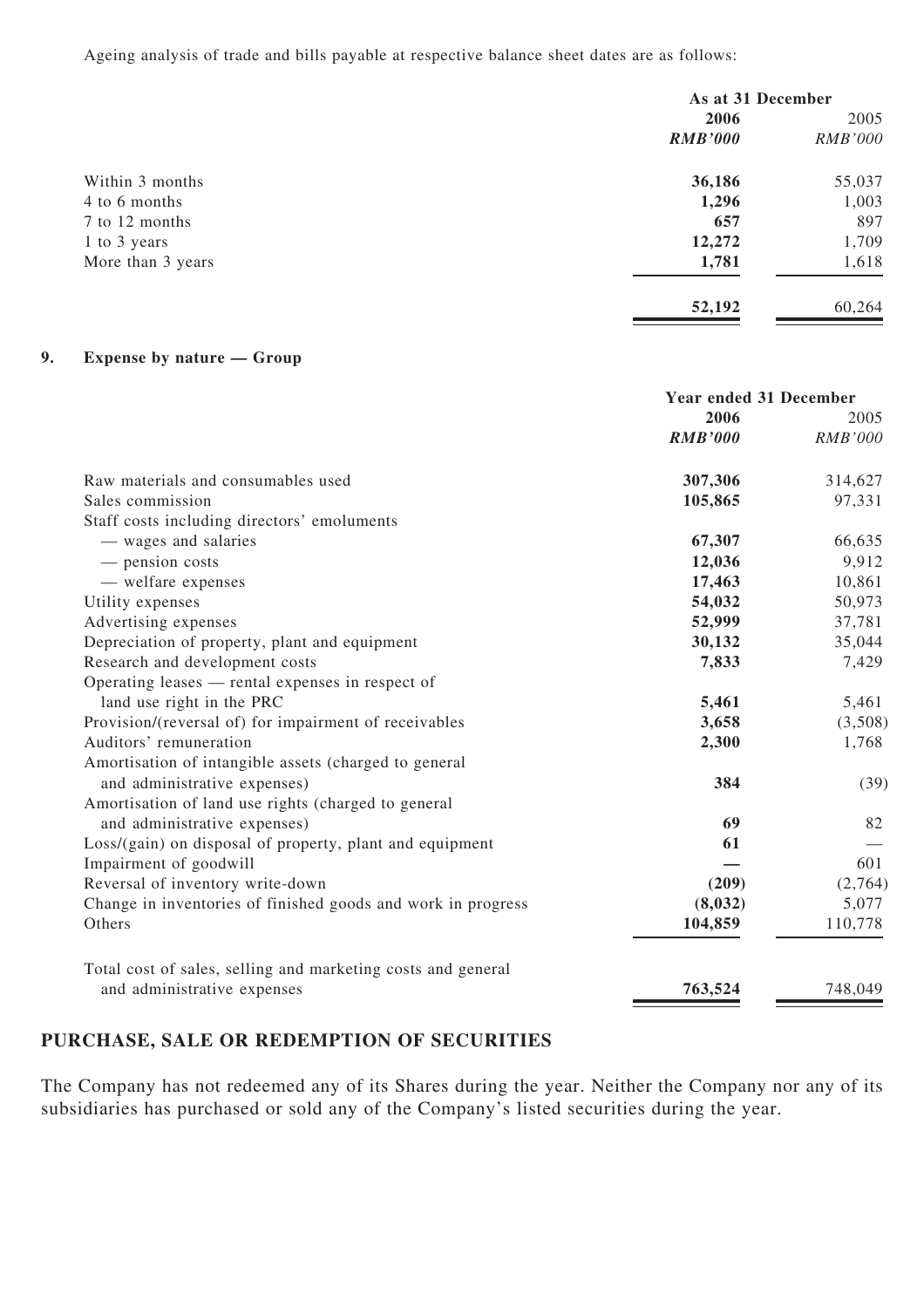## **DIRECTOR'S SECURITIES TRANSACTIONS**

The Company has adopted the Model Code for Securities Transactions by Directors of Listed Issuers (the **"Model Code"**) as set out in Appendix 14 of the Listing Rules and requires the Directors to follow the Model Code while conducting securities transactions. Such requirements also apply to the Company's management. The Company has made specific enquiries to all Directors and has confirmed that all of the Directors has complied with the required standard of securities transactions by the Directors set out in the Model Code for the year of 2006.

# **SUBSTANTIAL INVESTMENT AND ACQUISITION**

On 23 June 2006, the Group completed the acquisition of 20% of Xi'an Lijun from Rejoy Group Limited Liability Company (the "Rejoy Group") for a consideration of RMB102,556,000. Xi'an Lijun became a wholly-owned subsidiary of the Group after the acquisition. Details of the acquisition had been set out in the circular to the shareholders dated 5 June 2006.

## **POST BALANCE SHEET EVENTS**

On 25 March 2007, the Company entered into an acquisition agreement with CMP Group Limited (the "Vendor") and China Pharmaceutical Company Limited (being the guarantor of the Vendor under the acquisition agreement) to purchase the entire interests in, and a shareholder loan of, New Orient Investments Limited ("New Orient") at a consideration which is equivalent to the aggregate sum of (i) 7.5 times the audited profit attributable to the shareholders of New Orient and its subsidiaries (excluding any profit or loss generated in connection with foreign exchanges) for the year ended 31 December 2006; and (ii) any income generated in connection with foreign exchanges for the year ended 31 December 2006. However, in any event, the consideration shall not exceed HK\$510,000,000.

The Acquisition constitutes a major transaction of the Company under Rule 14.06(3) of the Listing Rules. As Mr. Qu Jiguang is a connected person of the Company and also the ultimate controlling shareholder of the Vendor, the entering into of the Acquisition Agreement constitutes a connected transaction for the Company under Chapter 14A of the Listing Rules. The Acquisition agreement is subject to approval of the Independent Shareholders at the extraordinary general meeting.

## **CODE ON CORPORATE GOVERNANCE PRACTICES**

The Company applied the principles and complied with all requirements of the Code on Corporate Governance Practices ("CG Code") contained in Appendix 14 of the Listing Rules.

## **AUDIT COMMITTEE**

The audit committee of the Company has reviewed the Group's annual results for the year ended 31 December 2006 in conjunction with the Group's external auditors.

The figures in respect of the preliminary announcement of the Group's results for the year ended 31 December 2006 have been agreed by the Group's auditors, PricewaterhouseCoopers, to the amounts set out in the Group's audited consolidated financial statements for the year. The work performed by PricewaterhouseCoopers in this respect did not constitute an assurance engagement in accordance with Hong Kong Standards on Auditing, Hong Kong Standards on Review Engagements or Hong Kong Standards on Assurance Engagements issued by the Hong Kong Institute of Certified Public Accountants and consequently no assurance has been expressed by PricewaterhouseCoopers on the preliminary announcement.